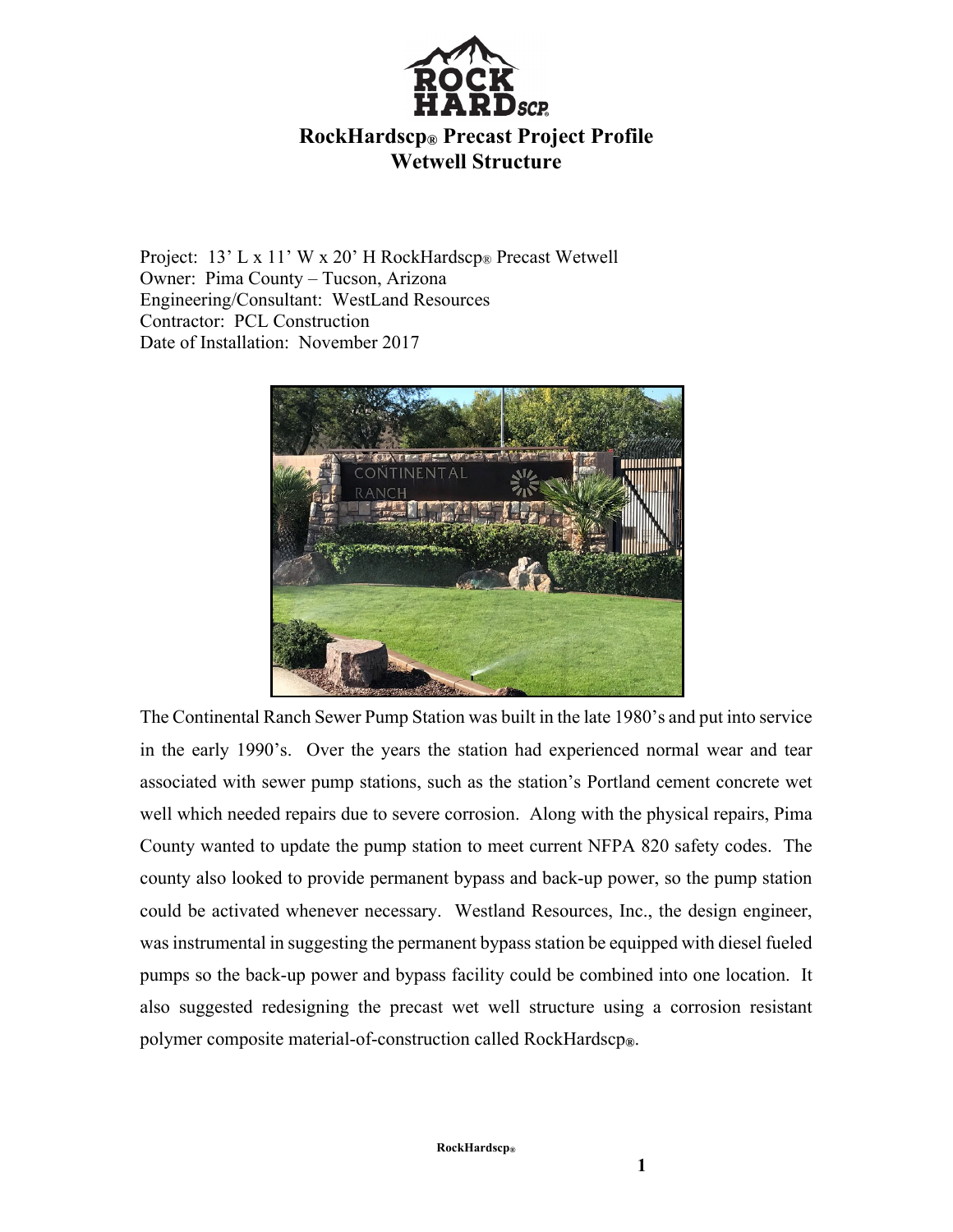

## **RockHardscp® Precast Project Profile Wetwell Structure**



In November of 2017 Pima County invited the RockHardscp**®** team to offer their unique design and to provide a new RockHardscp**®** Precast wetwell structure for the Continental Ranch wastewater facility. The original epoxy coated, Portland cement concrete wet well, which had been scheduled for replacement in March 2018, had structurally deteriorated due to severe microbiologically induced corrosion and was rescheduled for emergency replacement. The RockHardscp**®** team reviewed the initial Portland concrete wet well proposal and presented a RockHardscp**®** Precast alternative:

- RockHardscp**®** is a totally corrosion resistant material-of-construction having physical properties more than 5X greater than that of Portland cement concrete.
- Utilizing RockHardscp**®** reduced the wet well wall thickness from 12" to 4" and eliminated the need for a protective coating.
- Reducing the wall thickness and weight of the precast structure by 66%, allowed the general contractor, PCL Construction, to utilize lighter-duty equipment to install the structure.
- Furthermore, the RockHardscp**®** team provided the complete services of engineering, fabrication and on-site technical support.